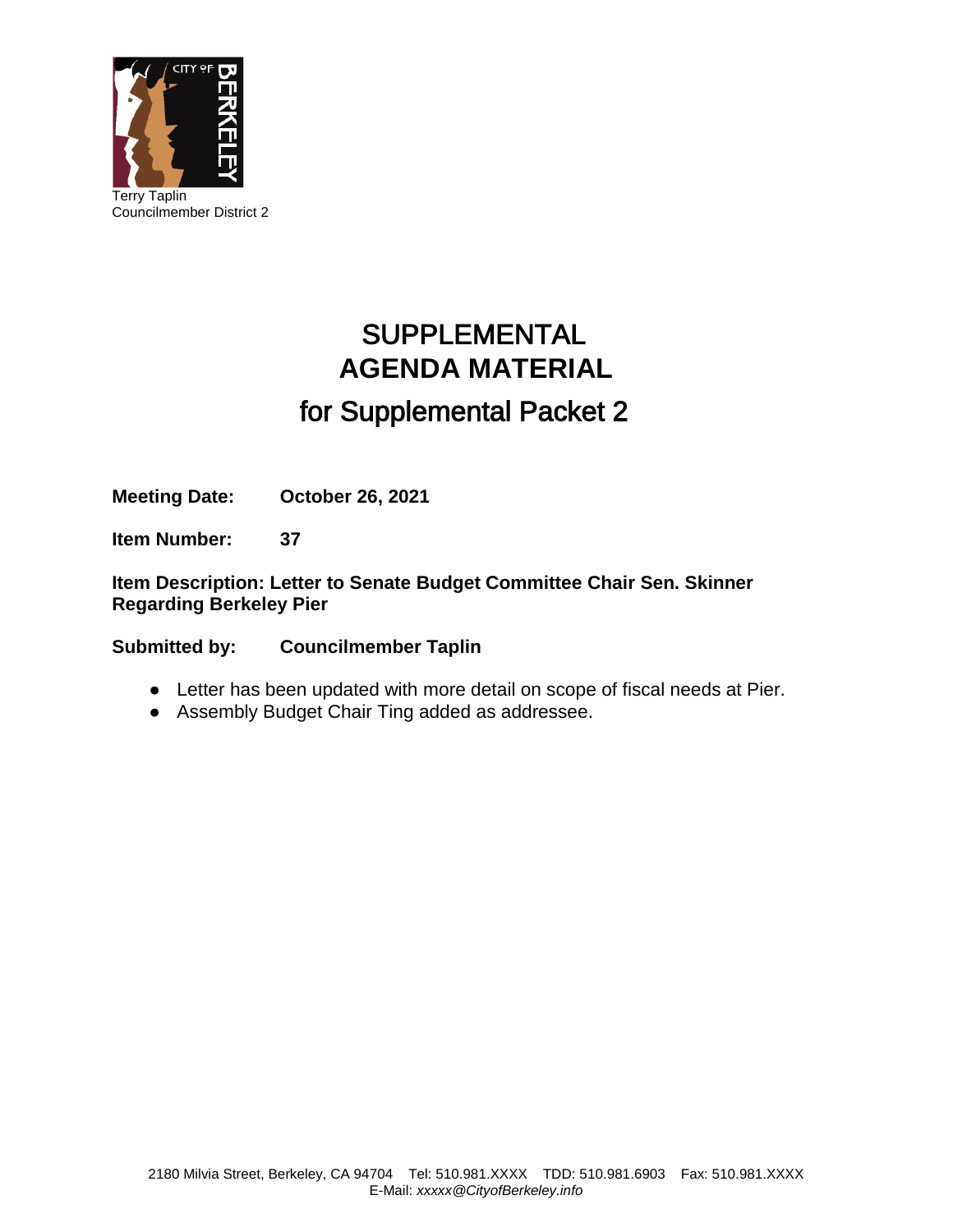

CONSENT CALENDAR Oct. 12, 2021

To: Honorable Mayor and Members of the City Council

From: Councilmember Taplin, Mayor Arreguín (co-sponsor), Councilmember Robinson (co-sponsor), Councilmember Kesarwani (co-sponsor)

Subject: Letter to Senate Budget Committee Chair Sen. Skinner Regarding Berkeley Pier

# RECOMMENDATION

Send a letter to Budget Chairs State Senator Nancy Skinner (D-Berkeley) and Assemblymember Phil Ting (D-San Francisco), Chair of the Senate Budget Committee, requesting state budget allocations for urgent infrastructure needs at the Berkeley Municipal Pier.

# FINANCIAL IMPLICATIONS

None.

# CURRENT SITUATION AND ITS EFFECTS

The Marina Fund is projected to exhaust all reserves in FY2022, and its operating deficit will increase to an annual \$800,000. The Berkeley Marina contains over \$200 million in infrastructure assets, with an estimated \$113 million needed in repairs, including a severely dilapidated pier. The Marina Fund has never had a permanent revenue source for capital improvements, and significant deficits have been documented as early as 1999.[1](#page-1-0) Funding for infrastructure replacement has been provided in piecemeal fashion through an assortment of grants, loans, the Marina Fund when possible, and more recently, Measure T1 funds. The Berkeley Marina Area Specific Plan (BMASP) project is now underway to plan a revitalization of the area.

The City of Berkeley and Water Emergency Transportation Authority (WETA)'s Pier & Ferry Feasibility Study<sup>[2](#page-1-1)</sup> estimates a \$32-44 million replacement cost of the pier for a full 70-year lifespan. Currently, proposed concepts in the Berkeley Municipal Pier-Ferry Project include a replacement pier of only one-third to one-half of the full 3000 lineal foot length of the existing pier. The currently recommended \$17.5 million covers the cost of 1,000 feet, but \$35 million would cover the cost of the full 3000 lineal feet.

<span id="page-1-0"></span> <sup>1</sup> https://www.cityofberkeley.info/uploadedFiles/Clerk/Level\_3\_- \_General/Marina%20Fund%20Update%20041218.pdf

<span id="page-1-1"></span> $\overline{2}$  https://www.cityofberkeley.info/uploadedFiles/Parks\_Rec\_Waterfront/Level\_3\_\_-General/Public%202021-08-010-Pier-Ferry\_W2.pdf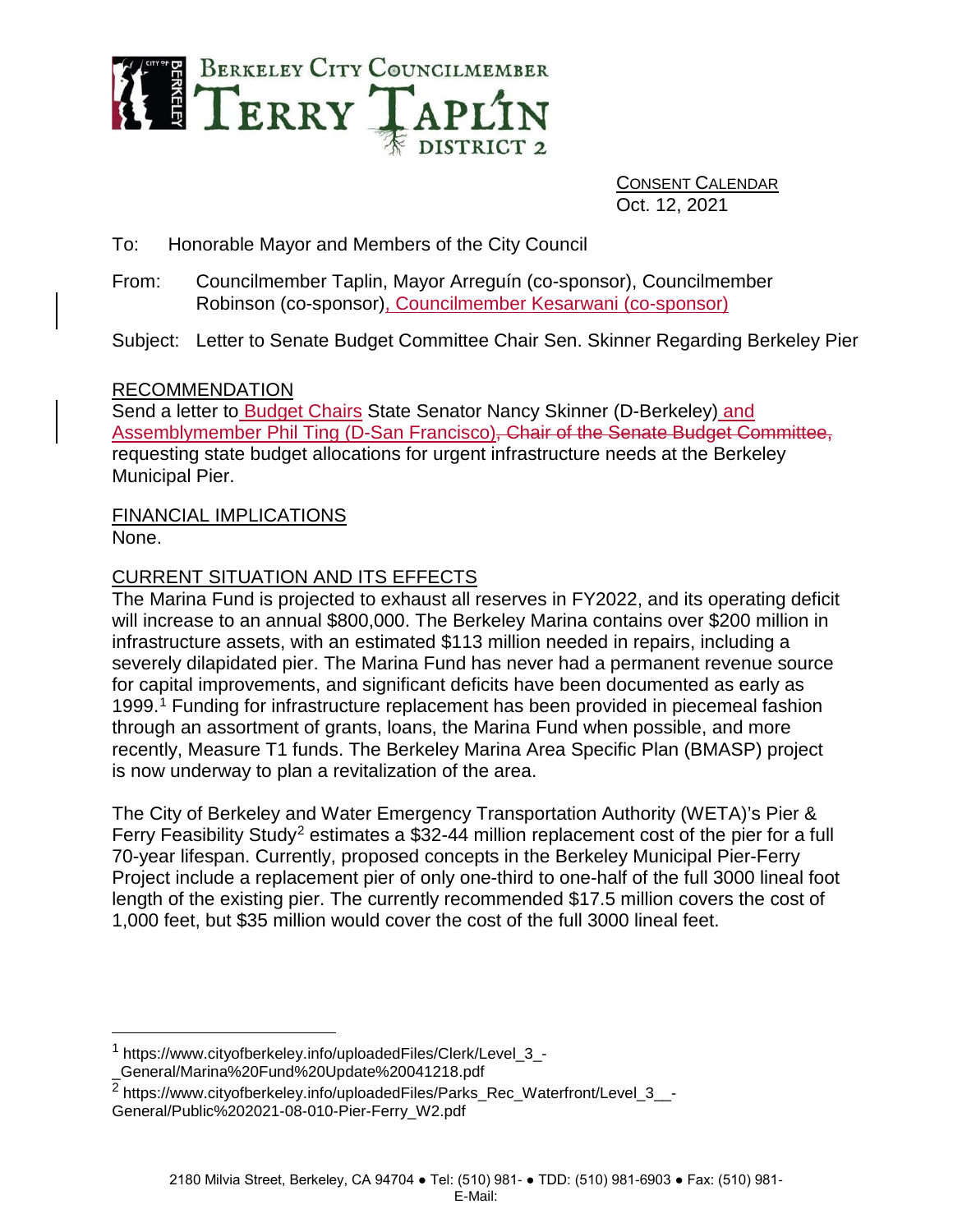

According to Parks and Waterfront Commission Chairperson Gordon Wozniak, there is a desperate need for \$8 million to dredge the entrance to the main harbor, where boats often run aground at low tide; and the South Sailing Basin, which turns into a mud flat at low tide. With a total funding of \$35 million, the City would have two options: (1) replace the entire 3,000 ft pier, or (2) replace 2,000 ft of the existing pier and dredge both the entrance to the main harbor and the South Sailing Basin.

Funding capital improvements at the Marina Pier is a Strategic Plan Priority Project, advancing our goal to provide state-of-the-art, well-maintained infrastructure, amenities, and facilities.

## BACKGROUND

In May 2021, Governor Gavin Newsom announced a historic \$76 billion state budget surplus, and paired it with federal aid in the SB 129 budget revision, dubbed the "California Comeback Plan."[3](#page-2-0) The budget bill, brought by Senate Budget Committee Chair Sen. Nancy Skinner, received only one line-item veto.<sup>4</sup> It contained major capital expenditures, such as \$6 billion to expand hotel acquisition through Project Homekey.

California's large budget surplus was the result of its progressive tax structure and strong economic conditions in the face of the COVID-19 pandemic. As vaccination increases and local businesses begin reopening, it is not unreasonable to presume that

<span id="page-2-0"></span> <sup>3</sup> https://www.gov.ca.gov/2021/07/12/california-roars-back-governor-newsom-signs-100-billion-californiacomeback-plan-to-accelerate-states-recovery-and-tackle-persistent-challenges/

<span id="page-2-1"></span><sup>4</sup> https://www.gov.ca.gov/wp-content/uploads/2021/07/SB-129-Line-Item-Veto.pdf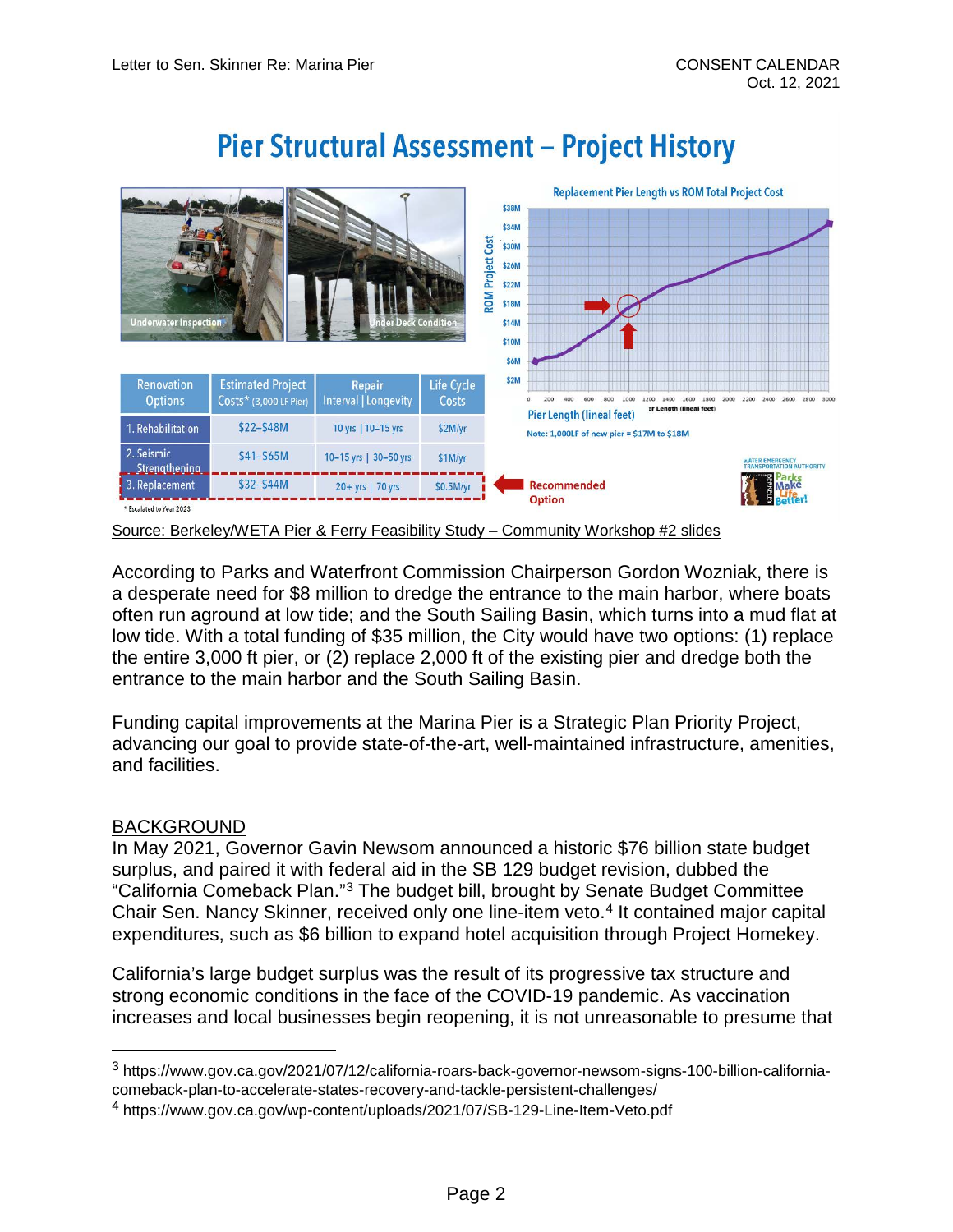this pattern may repeat itself next year. Given the Berkeley Marina's central location in the Bay Area metropolitan area, near-future plans for ferry service, and the City's many critical infrastructure needs—including an estimated \$1 billion in unfunded liabilities the State of California must commit to allocating surplus revenues to meet one-time infrastructure replacement costs while the City develops long-term plans for operating revenues.

Replacing the full 3,000-foot pier will also ensure that the Marina can be a major source of revenue from recreational activities.

# ENVIRONMENTAL SUSTAINABILITY AND CLIMATE IMPACTS None.

CONTACT PERSON Councilmember Terry Taplin Council District 2 510-981-7120

Attachments: 1: Letter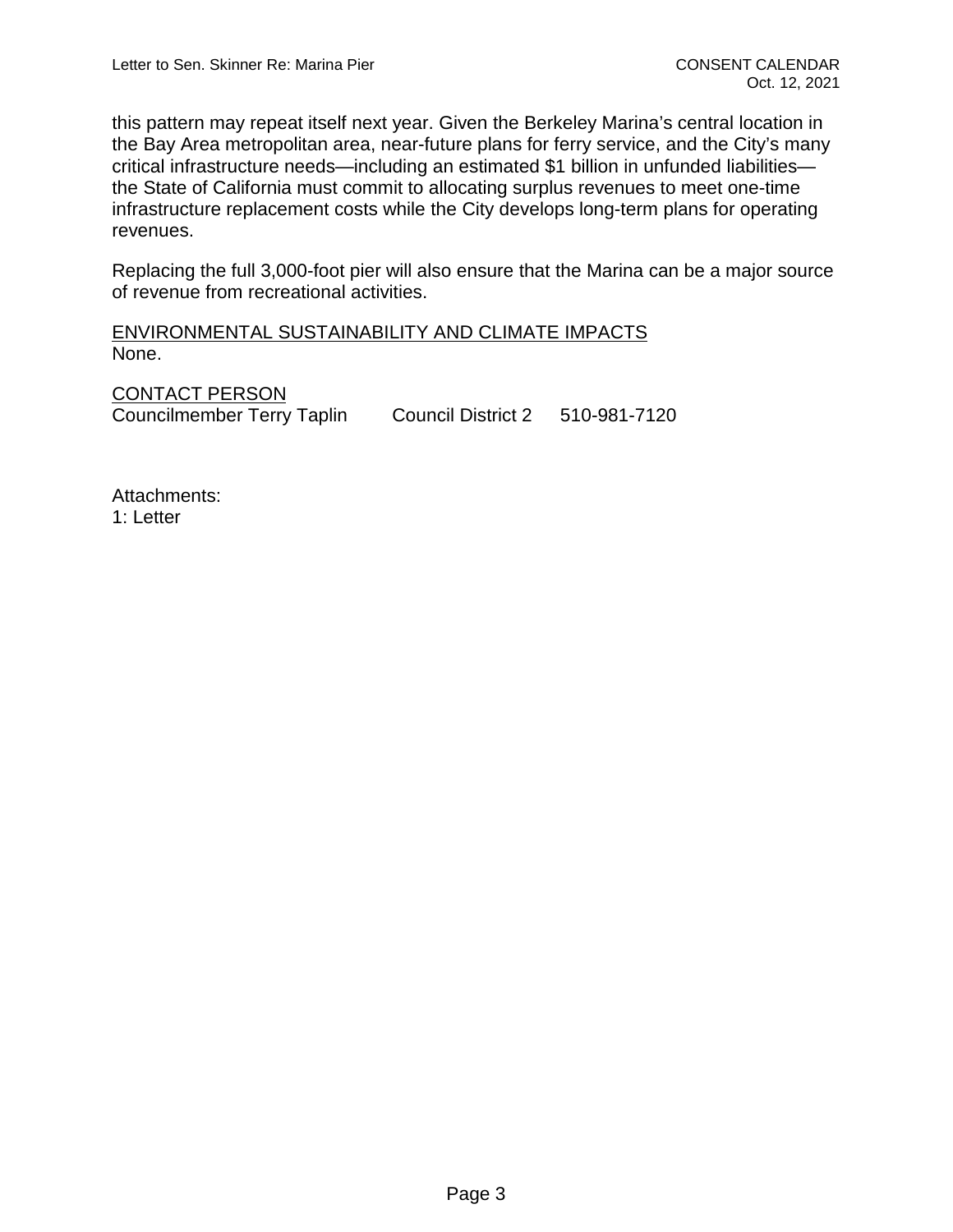October 26, 2021

The Honorable Nancy Skinner Chair, Senate Budget Committee California State Capitol, Room 5094 Sacramento, CA 95814

The Honorable Phil Ting Chair, Assembly Budget Committee California State Capitol, Room 6026 Sacramento, CA 95814

Re: 2022 Budget Request from the City of Berkeley Related to Infrastructure Improvements at the Berkeley Marina and Pier

Dear Senate Budget Chair Skinner and Assembly Budget Chair Ting:

On behalf of the City of Berkeley, we want to thank you both, as leaders of the Bay Area Caucus, for your long-standing support for open space and the environment throughout the region and for investing in our communities' job base and capital improvement projects.

As you know, the Berkeley Marina is a beloved recreational area with more than 100 acres of open space and seven miles of trails that delight dog owners, birdwatchers, sailors, windsurfers, bicyclists, kite flyers, and anyone seeking to enjoy fresh air and expansive views of the bay. Nearly 100 years ago, the Berkeley Marina served as a municipal wharf and the pier offered auto ferry service to San Francisco. More recently, in 1991, a landfill was completely sealed and transformed into what is now known as Cesar Chavez Park.

The City of Berkeley now seeks to build on the historic role that the marina has played as both a beloved recreational area as well as a transportation hub by bringing a highcapacity commercial ferry to the Berkeley Marina. A high-capacity commercial ferry would offer our region an alternative form of transportation during peak commute times, but is also a matter of public safety in the event of a major earthquake that damages our roadways and/or Bay Area Rapid Transit tunnels and railways. Over the next decade, we plan to continue our ongoing partnership with the San Francisco Bay Area Water Emergency Transportation Authority to bring a ferry to the Berkeley Marina and restore our damaged pier to serve as a ferry terminal and a place for recreational fishing and taking in the bay view.

To realize our long-term vision for the Berkeley waterfront, we have invested over \$26 million in local funds, grants, and a \$5.5 million state loan in recent years. With these resources, we are making critical capital investments, including repaving of failing streets,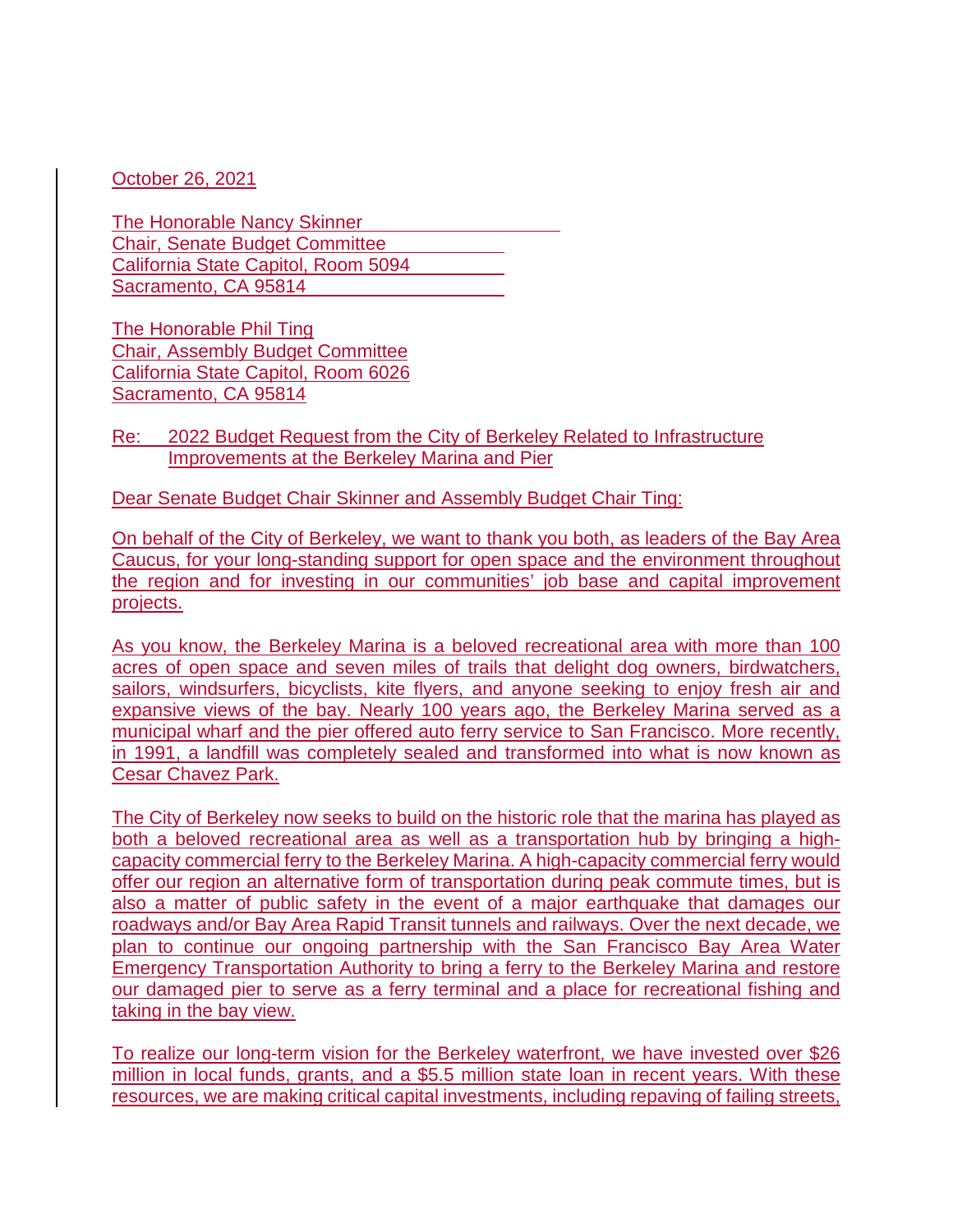replacing two full docks and a number of finger docks and pilings, making emergency electrical upgrades, and upgrading six restrooms, among other vital infrastructure improvements. We are also using a portion of these funds to plan for the future by investing in a Marina Area Specific Planning Study, a Pier-Ferry Feasibility Study, and a Marina Sea Level Rise Assessment Study.

Despite our significant investment, however, we still face more than \$100 million in unfunded infrastructure needs at the Berkeley Marina and Pier. We are committed to serving as a responsible steward of the land granted to us in trust, and believe there is tremendous potential for the Berkeley Marina to become a regional recreation and transportation hub.

We therefore respectfully request the state's support in the FY 2022-23 state budget for the following highest-priority unfunded capital improvement projects that will help to ensure the vitality and longevity of the Berkeley Marina for years to come.

- 1. Dredging Main Channel \$6,000,000 Both the northern and southern entrances to the main Berkeley Marina need to be dredged. They were last partially dredged in 1989 by the Federal Emergency Management Agency after the Loma Prieta earthquake in order to allow for large ferry use. There are several spots where large boats cannot enter or exit during low tide.
- 2. Dock Piling Replacement \$1,300,000 The Berkeley Marina has approximately 500 pilings. Approximately 50 percent are the original wood pilings, many of which have failed or are near failure. The City has identified \$1.2 million in City funding to replace the worst pilings, but is in need of additional funding to replace the remaining wood pilings.
- 3. Finger Dock Replacement \$850,000 Various small docks next to each slip that are adjacent to each boat need to be replaced in docks K, L, M, N and O. While the main docks are in decent shape, many of the finger docks are failing.
- 4. J Dock Replacement \$4,500,000 These docks are the oldest remaining unimproved docks since the initial construction in the 1960s. These docks will be converted from small boat slips to slips for medium and larger boats.
- 5. J and K Parking Lot \$1,150,000 This parking lot is adjacent to the marina office, commercial fishing dock (K), a marina restaurant and the bait shop and has totally failed and needs complete replacement. This parking lot is the busiest marina parking lot and serves multiple public uses in the Berkeley waterfront.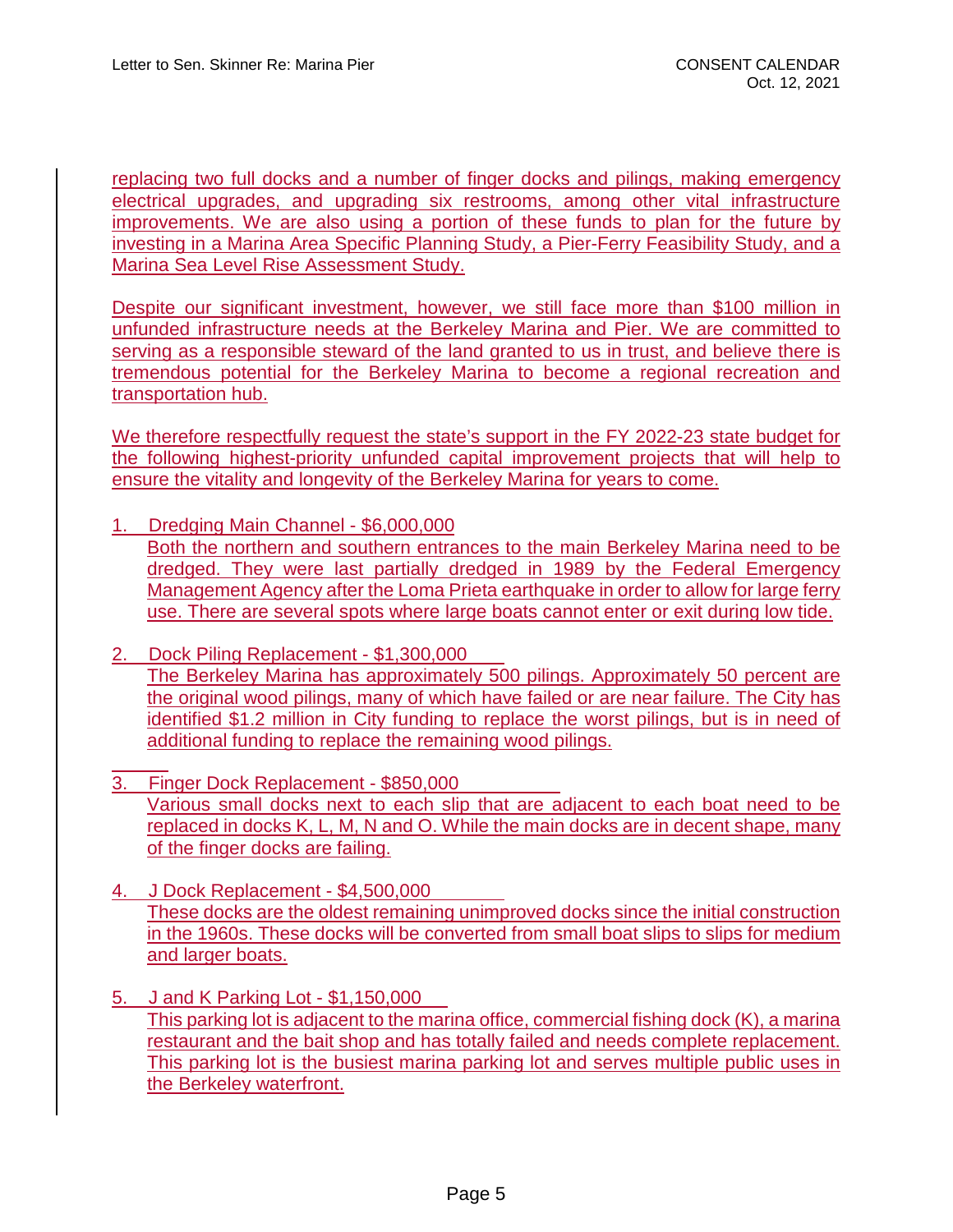- 6. Cesar Chavez Perimeter Path \$1,000,000 This failing one-mile pathway needs to be widened to meet Bay Trail standards and there are several locations that do not meet current ADA standards.
- 7. Marina Office Piling Replacement \$200,000 The twenty wood pilings which hold up the marina office/public restroom and related platform are near failure and need immediate replacement.

Thank you for your consideration and we look forward to working in partnership on these critical improvements. The Honorable Nancy Skinner, Chair Standing Committee on Budget and Fiscal Review State Capitol, Room 5019 Sacramento, CA 95814

October 12, 2021

Dear Senator Skinner:

As you may know, the City of Berkeley's Municipal Pier urgently needs replacement. However, the City and the Water Emergency Transportation Authority (WETA) lack sufficient funds for a full replacement to accommodate all recreational activities as well as plans for a new ferry. Therefore, we humbly request that the California State Senate consider an appropriation of at least \$17.5 million in the next budget to match the City's recommendation and fund a full replacement of the Marina Pier.

The City of Berkeley and WETA's Pier & Ferry Feasibility Study estimates a \$32-44 million replacement cost of the pier for a full 70-year lifespan. Currently, proposed concepts in the Berkeley Municipal Pier-Ferry Project include a replacement pier of only one-third to one-half of the full 3000 lineal foot length of the existing pier. \$17.5 million covers the cost of 1,000 feet, but \$35 million would cover the cost of the full 3,000 lineal feet.

Additionally, there is a desperate need for \$8 million to dredge the entrance to the main harbor, where boats often run aground at low tide, and the South Sailing Basin, which turns into a mud flat at low tide. Even a State contribution of \$8 million would allow a 2,000 ft long replacement pier to be built, which would accommodate substantially more recreation and pedestrian usage. A longer pier that enables more recreational uses also increases potential revenue for the City.

In your capacity as Chair of the State Senate's Standing Committee on Budget and Fiscal Review, we ask you to consider allocating state funds for infrastructure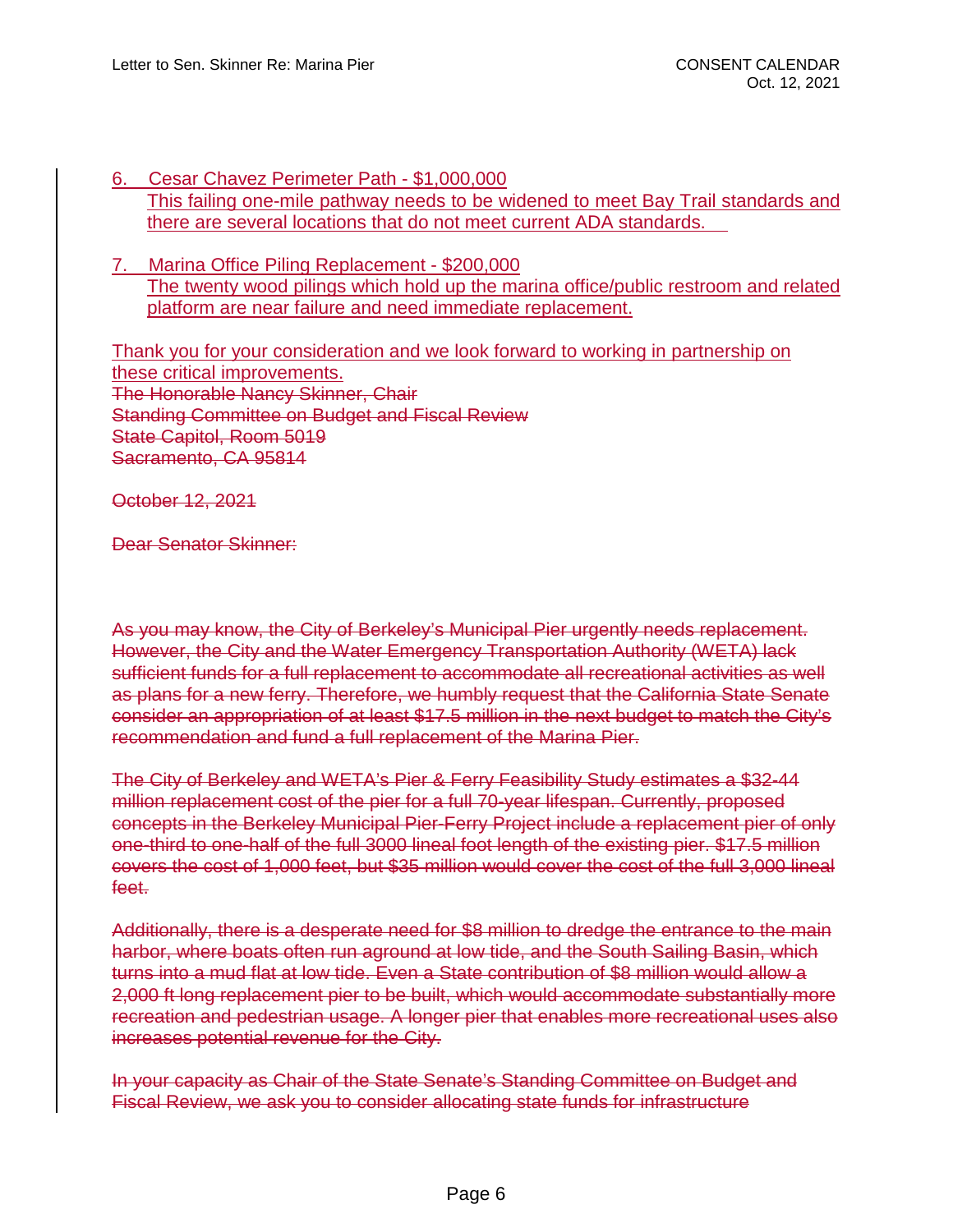replacement at the Berkeley Pier. This would go a long way toward restoring a vital public resource in our community, while also guaranteeing future revenue potential and stability for the City's Marina Fund. Thank you very much for your tireless service for the people of Senate District 9.

Respectfully yours,

City Council, City of Berkeley 2180 Milvia St Berkeley, CA 94704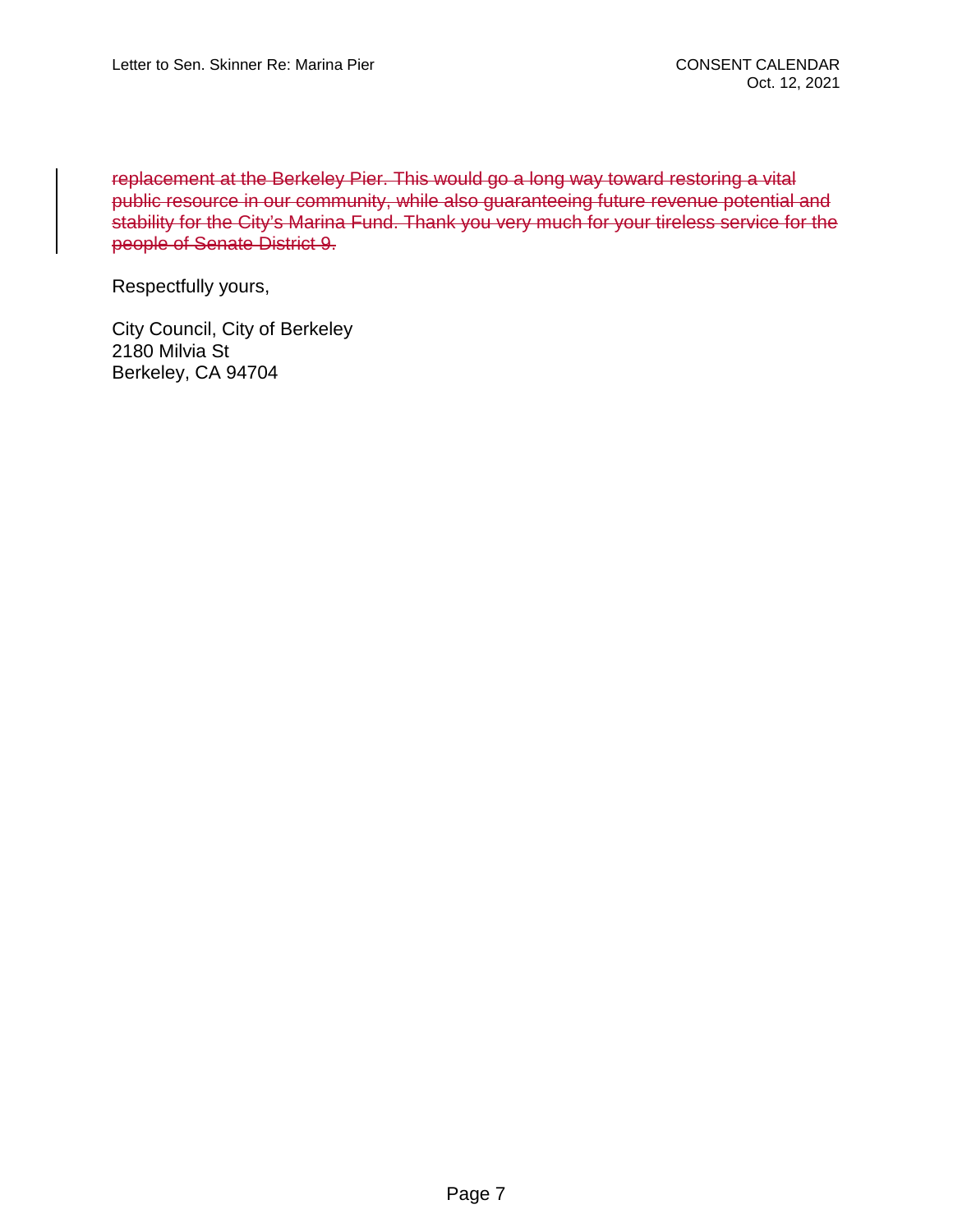

October 26, 2021

The Honorable Nancy Skinner Chair, Senate Budget Committee California State Capitol, Room 5094 Sacramento, CA 95814

The Honorable Phil Ting Chair, Assembly Budget Committee California State Capitol, Room 6026 Sacramento, CA 95814

## **Re: 2022 Budget Request from the City of Berkeley Related to Infrastructure Improvements at the Berkeley Marina and Pier**

Dear Senate Budget Chair Skinner and Assembly Budget Chair Ting:

On behalf of the City of Berkeley, we want to thank you both, as leaders of the Bay Area Caucus, for your long-standing support for open space and the environment throughout the region and for investing in our communities' job base and capital improvement projects.

As you know, the Berkeley Marina is a beloved recreational area with more than 100 acres of open space and seven miles of trails that delight dog owners, birdwatchers, sailors, windsurfers, bicyclists, kite flyers, and anyone seeking to enjoy fresh air and expansive views of the bay. Nearly 100 years ago, the Berkeley Marina served as a municipal wharf and the pier offered auto ferry service to San Francisco. More recently, in 1991, a landfill was completely sealed and transformed into what is now known as Cesar Chavez Park.

The City of Berkeley now seeks to build on the historic role that the marina has played as both a beloved recreational area as well as a transportation hub by bringing a high-capacity commercial ferry to the Berkeley Marina. A high-capacity commercial ferry would offer our region an alternative form of transportation during peak commute times, but is also a matter of public safety in the event of a major earthquake that damages our roadways and/or Bay Area Rapid Transit tunnels and railways. Over the next decade, we plan to continue our ongoing partnership with the San Francisco Bay Area Water Emergency Transportation Authority to bring a ferry to the Berkeley Marina and restore our damaged pier to serve as a ferry terminal and a place for recreational fishing and taking in the bay view.

To realize our long-term vision for the Berkeley waterfront, we have invested over \$26 million in local funds, grants, and a \$5.5 million state loan in recent years. With these resources, we are making critical capital investments, including repaving of failing streets, replacing two full docks and a number of finger docks and pilings, making emergency electrical upgrades, and upgrading six restrooms, among other vital infrastructure improvements. We are also using a portion of these funds to plan for the future by investing in a Marina Area Specific Planning Study, a Pier-Ferry Feasibility Study, and a Marina Sea Level Rise Assessment Study.